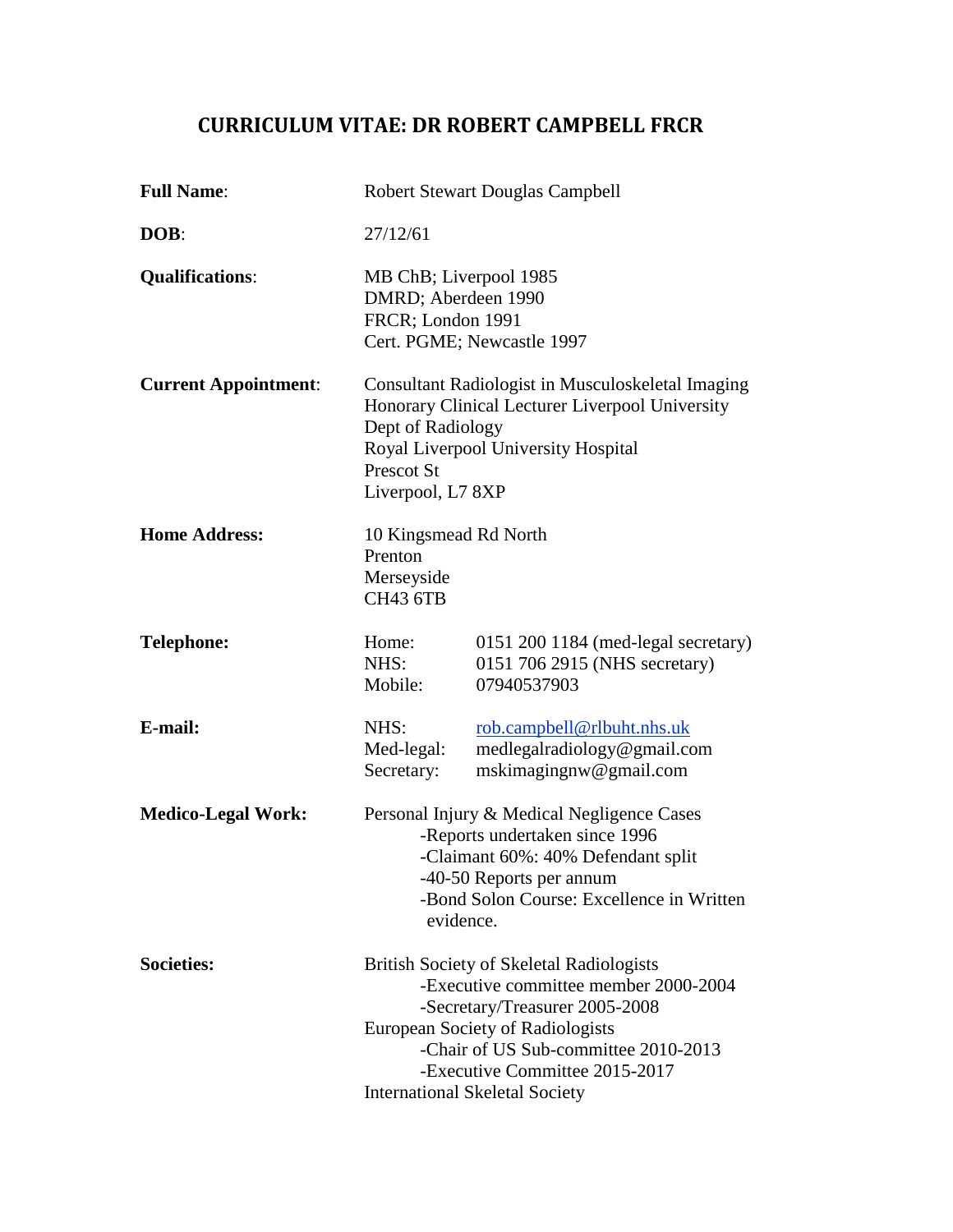-Chair of E-Poster Committee 2013-2016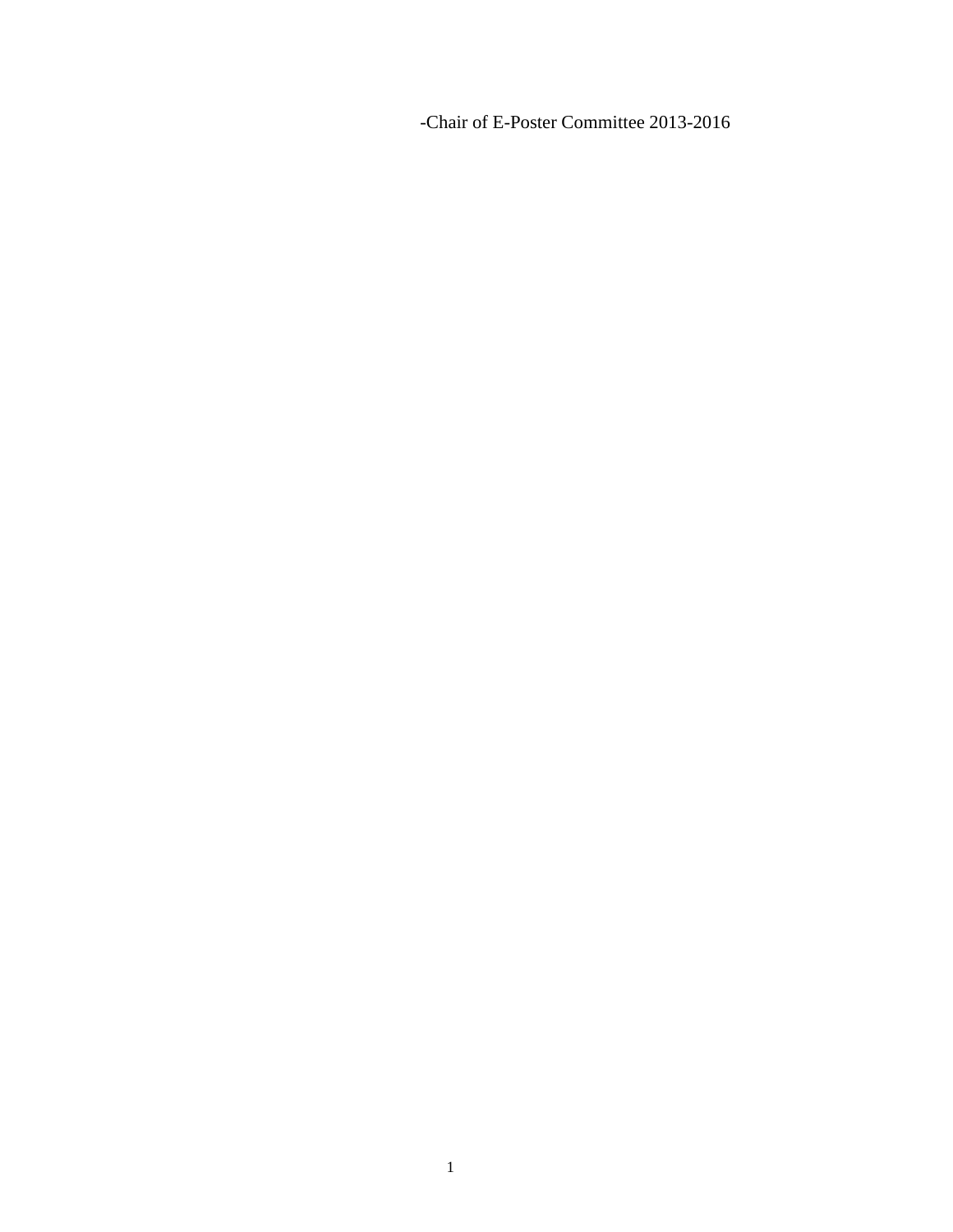**Areas of Special Interest:** Musculoskeletal & Spine Radiology

- Reporting of X-ray, MRI, CT  $&$ Ultrasound examinations

Sports Radiology

- Member of Medical Advisory Board to the Performance Medical Institute of the European PGA golf Tour
	- Lead Radiologist at the 2012 Paralympic Games
- MSK Ultrasound
	- Regular faculty member & organiser for national & international congresses
- Soft Tissue Sarcoma's
	- Chair of MCCN Sarcoma Advisory Group 2006-2013

## **BIBLIOGRAPHY**

### **PUBLICATIONS IN PEER REVIEWED JOURNALS**

Professional Golfer's hips: prevalence and predictors of hip pain with clinical and MR examinations. Dickenson E, Ahmed I, Fernandez M, O'Connor P, Robinson P, Campbell R, Murray A, Warner M, Hutchinson C, Hawkes R, Griffin D. **Br J Sports Med**. 2016:0:1-5. doi:1136/bjsports-2016-096008.

Hip morphology in elite golfer's: asymmetry between lead and trail hips. Dickenson E, O'Connor P, Robinson P, Campbell R, . Ahmed I, Fernandez M, Hutchinson C, Hawkes R, Griffin D. **Br J Sports Med**. 2016:0:1-7. doi:1136/bjsports-2016-096008.

Imaging services at the Paralympic Games London 2012: analysis of demand and distribution of workload. Sarath [Bethapudi,](http://bjsm.bmj.com/search?author1=Sarath+Bethapudi&sortspec=date&submit=Submit) [Robert](http://bjsm.bmj.com/search?author1=Robert+S+D+Campbell&sortspec=date&submit=Submit) S D [Campbell,](http://bjsm.bmj.com/search?author1=Robert+S+D+Campbell&sortspec=date&submit=Submit) [Richard](http://bjsm.bmj.com/search?author1=Richard+Budgett&sortspec=date&submit=Submit) Budgett, Stuart E [Willick,](http://bjsm.bmj.com/search?author1=Stuart+E+Willick&sortspec=date&submit=Submit) [Peter](http://bjsm.bmj.com/search?author1=Peter+Van+de+Vliet&sortspec=date&submit=Submit) Van de Vliet. **Br J Sports Med**. 2015:49;20-24.

Sports-related extensor carpi ulnaris pathology: a review of functional anatomy, sports injury and management. [Doug Campbell,](http://www.ncbi.nlm.nih.gov/pubmed/?term=Campbell%20D%5Bauth%5D) [Rob Campbell,](http://www.ncbi.nlm.nih.gov/pubmed/?term=Campbell%20R%5Bauth%5D) [Phil O'Connor,](http://www.ncbi.nlm.nih.gov/pubmed/?term=O) and Roger Hawkes. **Br J Sports Med**. 2013 November; 47(17): 1105–1111.

Clinical indications for musculoskeletal ultrasound: A Delphi-based consensus paper of the European society of musculoskeletal radiology.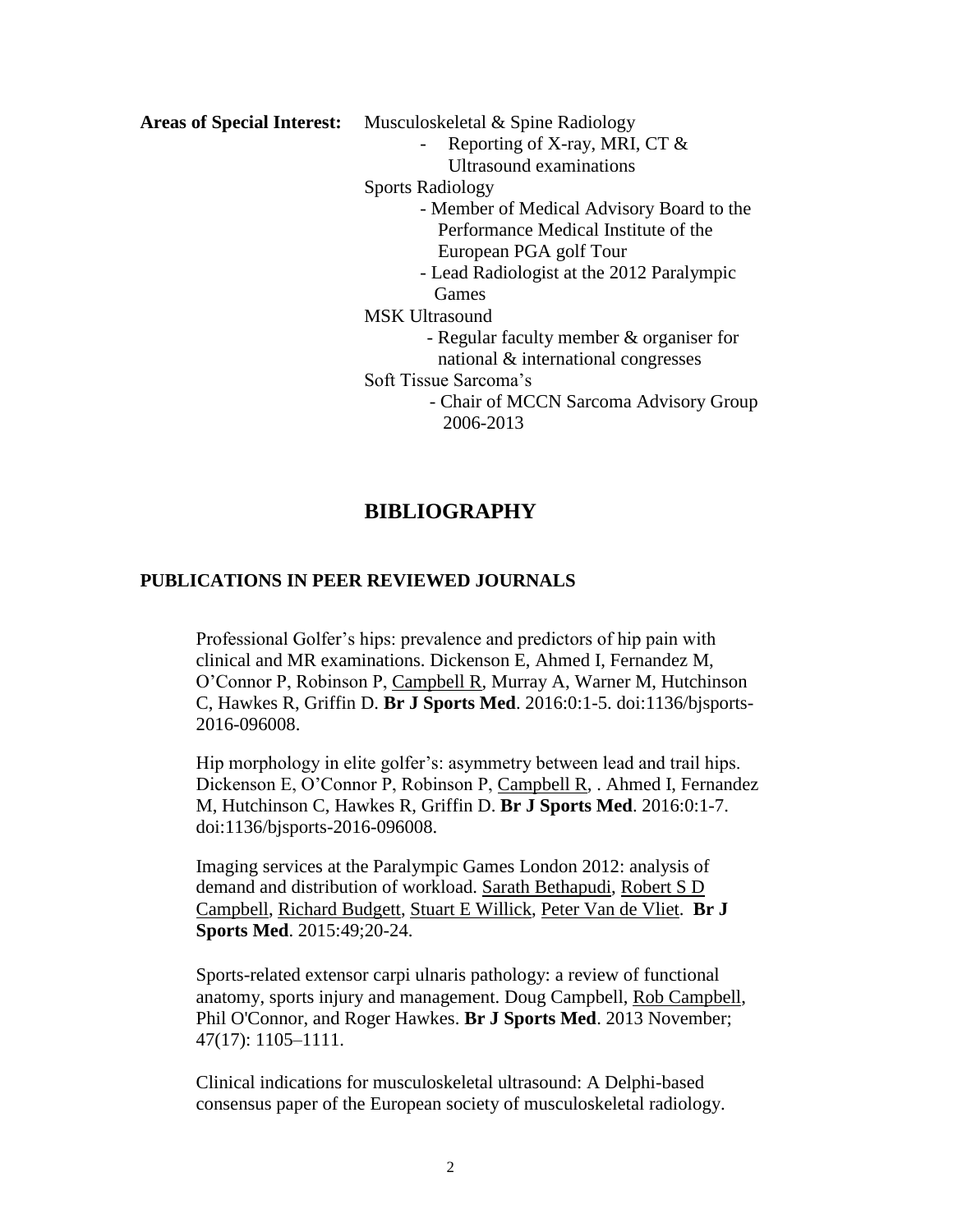[Klauser AS,](http://f1000.com/prime/search/evaluatedpubmed?query=Klauser+AS&queryField=Author&filterBy=EVALUATED_ARTICLES) [Tagliafico A,](http://f1000.com/prime/search/evaluatedpubmed?query=Tagliafico+A&queryField=Author&filterBy=EVALUATED_ARTICLES) [Allen GM,](http://f1000.com/prime/search/evaluatedpubmed?query=Allen+GM&queryField=Author&filterBy=EVALUATED_ARTICLES) [Boutry N,](http://f1000.com/prime/search/evaluatedpubmed?query=Boutry+N&queryField=Author&filterBy=EVALUATED_ARTICLES) [Campbell R,](http://f1000.com/prime/search/evaluatedpubmed?query=Campbell+R&queryField=Author&filterBy=EVALUATED_ARTICLES) [Court-Payen](http://f1000.com/prime/search/evaluatedpubmed?query=Court-Payen+M&queryField=Author&filterBy=EVALUATED_ARTICLES)  [M,](http://f1000.com/prime/search/evaluatedpubmed?query=Court-Payen+M&queryField=Author&filterBy=EVALUATED_ARTICLES) [Grainger A,](http://f1000.com/prime/search/evaluatedpubmed?query=Grainger+A&queryField=Author&filterBy=EVALUATED_ARTICLES) [Guerini H,](http://f1000.com/prime/search/evaluatedpubmed?query=Guerini+H&queryField=Author&filterBy=EVALUATED_ARTICLES) [McNally E,](http://f1000.com/prime/search/evaluatedpubmed?query=McNally+E&queryField=Author&filterBy=EVALUATED_ARTICLES) [O'Connor PJ,](http://f1000.com/prime/search/evaluatedpubmed?query=O) [Ostlere S,](http://f1000.com/prime/search/evaluatedpubmed?query=Ostlere+S&queryField=Author&filterBy=EVALUATED_ARTICLES) [Petroons P,](http://f1000.com/prime/search/evaluatedpubmed?query=Petroons+P&queryField=Author&filterBy=EVALUATED_ARTICLES) [Reijnierse M,](http://f1000.com/prime/search/evaluatedpubmed?query=Reijnierse+M&queryField=Author&filterBy=EVALUATED_ARTICLES) [Sconfienza LM,](http://f1000.com/prime/search/evaluatedpubmed?query=Sconfienza+LM&queryField=Author&filterBy=EVALUATED_ARTICLES) [Silvestri E,](http://f1000.com/prime/search/evaluatedpubmed?query=Silvestri+E&queryField=Author&filterBy=EVALUATED_ARTICLES) [Wilson DJ,](http://f1000.com/prime/search/evaluatedpubmed?query=Wilson+DJ&queryField=Author&filterBy=EVALUATED_ARTICLES) [Martinoli C.](http://f1000.com/prime/search/evaluatedpubmed?query=Martinoli+C&queryField=Author&filterBy=EVALUATED_ARTICLES) **Eur Radiol**. 2012 May; 22(5):1140-8

Radiological findings and healing patterns of incomplete stress fractures of the pars interarticularis. Dunn AJ, Campbell RSD, Mayor PE & Rees D. **Skeletal Radiology**. 2008:37;443

Pharmacokinetic modeling of dynamic contrast enhanced MRI of the hand and wrist in rheumatoid arthritis and the response to anti-TNFá therapy. RJ Hodgson, S Connolly, T Barnes, B Eyes, RSD Campbell, R.Moots **Magn.Reson.Med***.* **2007**;58:482-9.

Changes underlying the Dynamic Contrast Enhanced MRI response to treatment in Rheumatoid Arthritis. RJ Hodgson, T Barnes, S Connolly, B Eyes, RSD Campbell, R.Moots **Skeletal.Radiol***.* Accepted 18.8.07

Does the presence of a full-thickness rotator cuff tear influence outcome after proximal humeral fractures? [Nanda R, Goodchild L,](http://www.ncbi.nlm.nih.gov/sites/entrez?Db=pubmed&Cmd=ShowDetailView&TermToSearch=17563662&ordinalpos=1&itool=EntrezSystem2.PEntrez.Pubmed.Pubmed_ResultsPanel.Pubmed_RVDocSum)  [Gamble A, Campbell RS, Rangan A.](http://www.ncbi.nlm.nih.gov/sites/entrez?Db=pubmed&Cmd=ShowDetailView&TermToSearch=17563662&ordinalpos=1&itool=EntrezSystem2.PEntrez.Pubmed.Pubmed_ResultsPanel.Pubmed_RVDocSum) **J Trauma**. **2007** Jun;62(6):1436-9.

Campbell RSD, Montgomery RJ. A cholesterol containing foreign body granuloma presenting as an intermetatarsal bursa. **Skeletal Radiol. 2005** Apr;34(4):239-43.

Campbell RSD, Grainger AJ, Hide IG, Papastefanou S, Greenough CG. Juvenile spondylolysis: a comparative analysis of CT, SPECT and MRI. **Skeletal Radiology**. **2005** Feb;34(2):63-73.

Campbell RSD, Grainger AJ, Mangham DC, Beggs I, Teh J, .Davies, AM. Intraosseous lipoma: report of 35 new cases and a review of the literature. **Skeletal Radiol. 2003** Apr;32(4):209-22.

Anderson SE, De Monaco D, Buechler U, Triller J, Gerich U, Dalinka M, Stauffer E, Nagy L, Niedecker A, Campbell R, Araoz PA, Steinbach LS. Imaging features of pseudoaneurysms of the hand in children and adults. **AJR. 2003** Mar; 180(3):659-64.

Spratt J.D, Stanley AJ, Grainger AJ, Hide IG, Campbell RSD. The Role of Diagnostic Radiology in Compressive and Entrapment Neuropathies **European Radiology. 2002** Sep; 12(9):2352-64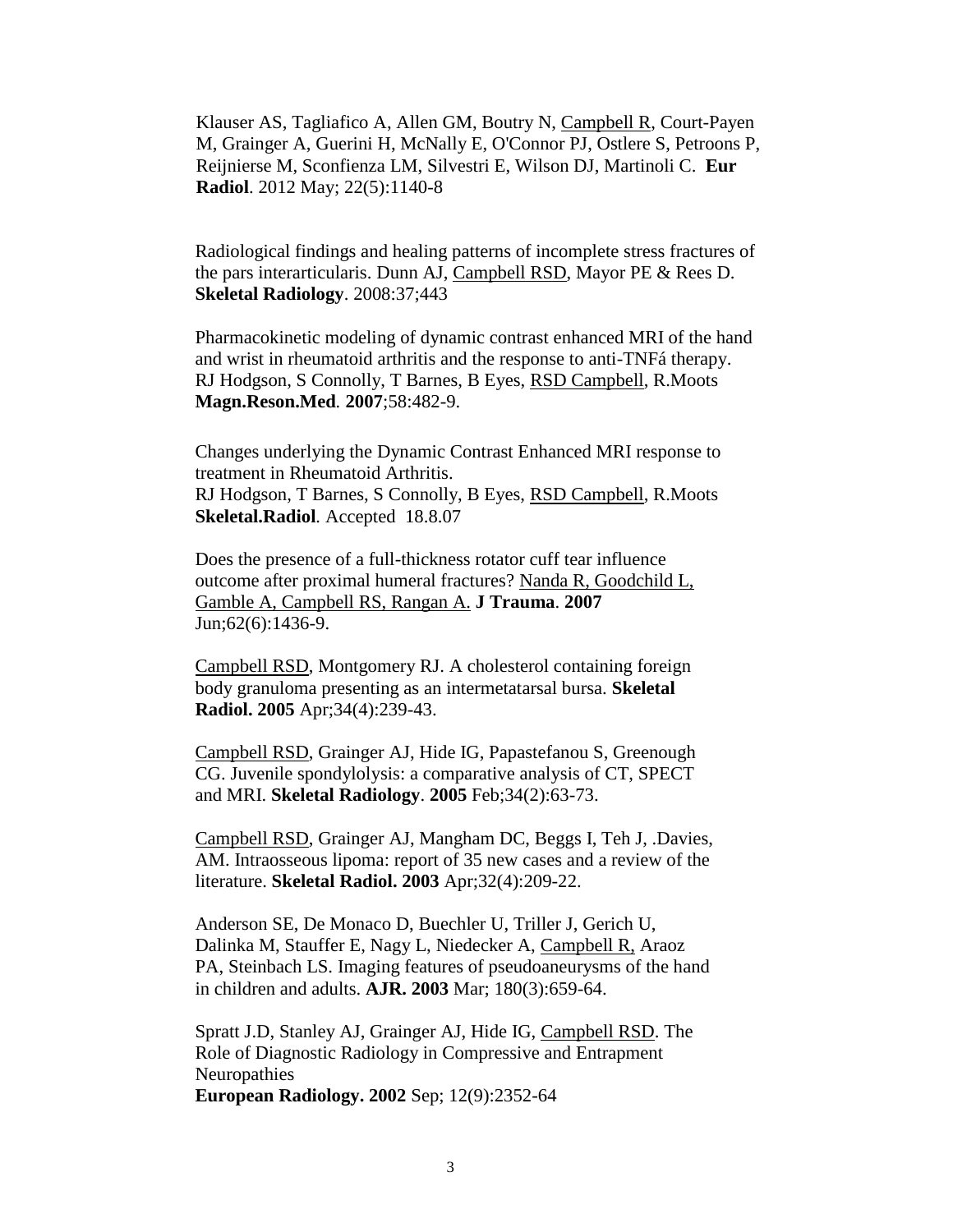Duryea J, Grainger AJ, Hide IG, Genant HK, Campbell RSD**.** Fully automated software to monitor wear in prosthetic knees using fluoroscopic images. **European Radiology 2001**;11(11):2184-7.

Campbell RSD, Grainger AJ. Current concepts in imaging of tendinopathy. **Clinical Radiology. 2001** Apr;56(4):253-67.

Stanley AJ, Campbell RSD. A painful tibial lesion. **British Journal of Radiology. 2000** Dec;73(876):1337-8.

Hide IG, Grainger AJ, Wallace IW, Hui A, Campbell RSD. A radiological technique for the assessment of wear in prosthetic knee replacements. **Skeletal Radiology. 2000** Oct;29(10):583-6.

Elliott JM, Tirman PF, Grainger AJ, Brown DH, Campbell RSD, Genant HK. MR appearances of the locked knee. British **Journal of Radiology. 2000** Oct;73(874):1120-6.

Grainger AJ, Elliott JM, Campbell RSD, Tirman PF, Steinbach LS, Genant HK. Direct MR arthrography: a review of current use. **Clinical Radiology. 2000** Mar;55(3):163-76

Zealley IA, Cooper RC, Clifford KM, Campbell RSD, Potterton AJ, Zammit-Maempel I, Baudouin CJ, Coulthard A. MRI screening for acoustic neuroma: a comparison of fast spin echo and contrast enhanced imaging in 1233 patients. **British Journal of Radiology. 2000** Mar;73(867):242-7.

Campbell RSD, Grainger AJ. Routine thin slice MRI effectively demonstrates the lumbar pars interarticularis (letter). **Clinical Radiology 2000**; 55: 984

Hide IG, Leen G, Campbell RSD. Treatment of a rheumatoid joint with an intra-articular fibrinolytic agent to aid aspiration. **Clinical Radiology. 1999** Dec;54(12):839-41.

Hide IG, Grainger AJ, Naisby GP, Campbell RSD. Sonographic findings in the anterior interosseous nerve syndrome. Journal **of Clinical Ultrasound. 1999** Oct;27(8):459-64.

Campbell RSD, Grainger AJ. Optimization of MRI pulse sequences to visualize the normal pars interarticularis. **Clinical Radiology. 1999** Jan;54(1):63-8.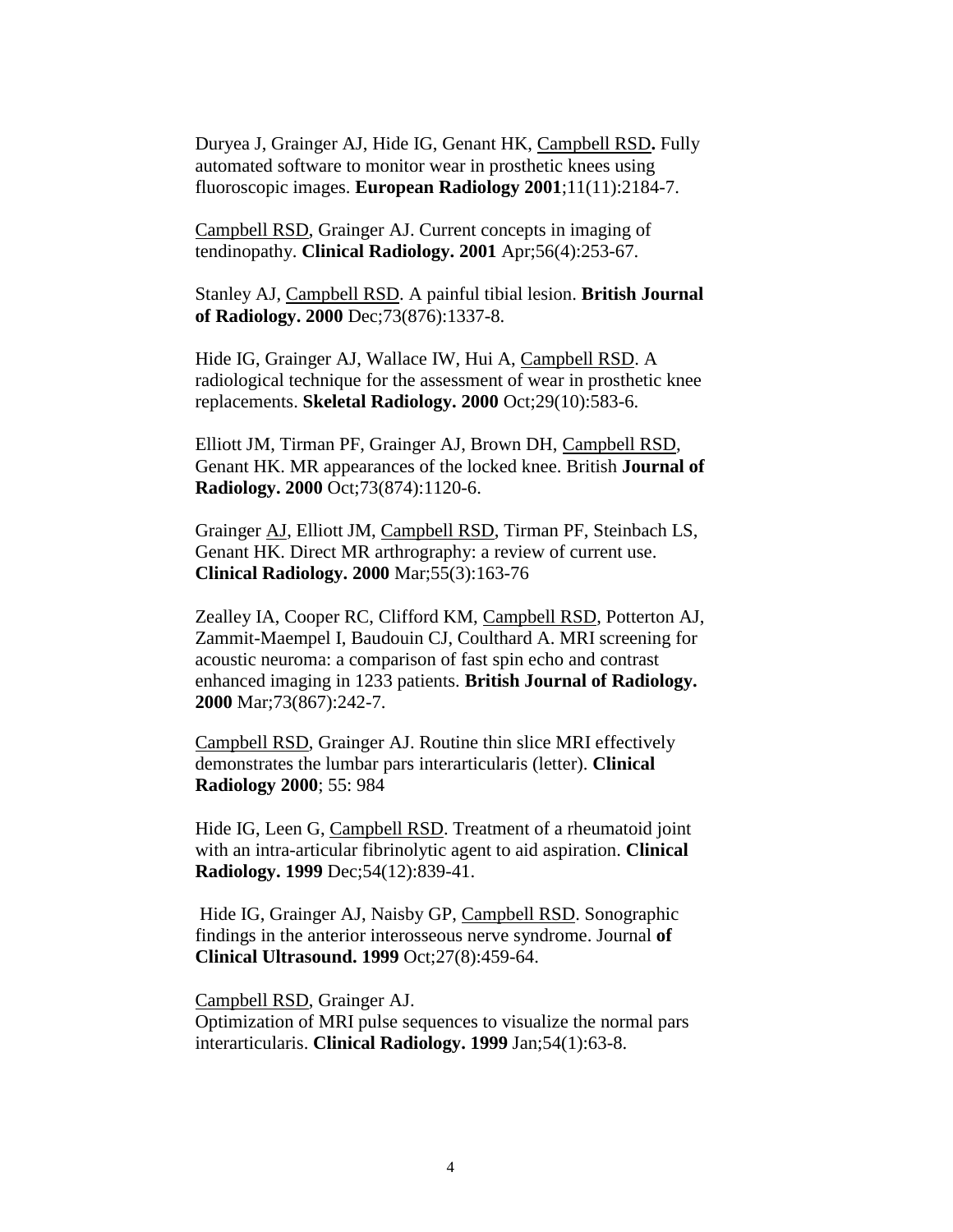Rome K, Campbell RSD, Flint AA, Haslock I. Ultrasonic heel pad thickness measurements: a preliminary study. **British Journal of Radiology. 1998** Nov;71(851):1149-52.

Grainger AJ, Campbell RSD. Post-traumatic bone cyst: a case of the floating fragment. **Skeletal Radiology. 1998** Jul;27(7):400-2.

Rome K, Campbell RSD, Flint A, Haslock I. Reliability of weightbearing heel pad thickness measurements by ultrasound. **Clinical Biomechanics. 1998**, 13: 374-5

Grainger AJ, Campbell RSD, Stothard J. Anterior interosseous nerve syndrome: appearance at MR imaging in three cases. **Radiology. 1998** Aug;208(2):381-4.

Hession PR, Campbell RSD. Late presentation of solitary jejunal metastasis from renal cell carcinoma. **Int J Clin Pract. 1997** Jul-Aug;51(5):334-5.

Campbell RSD, Baker E, Chippindale AJ, Wilson G, McLean N, Soames JV, Reed MF. MRI T staging of squamous cell carcinoma of the oral cavity: radiological-pathological correlation. **Clinical Radiology. 1995** Aug;50(8):533-40.

Campbell RSD, Wou P, Watt I. A continuing role for pre-operative cervical spine radiography in rheumatoid arthritis?.**Clinical Radiology. 1995** Mar;50(3):157-9.

Campbell RSD, Baudouin CJ, Harrison A. An unusual cause of MRI artefact (letter). **Clinical Radiology. 1995** Mar;50(3):198.

Zammit-Maempel I, Campbell RSD. Prolonged contrast enhancement of the inner ear on MRI in Ramsay Hunt syndrome (letter). **British Journal of Radiology. 1995** Mar;68(807):334-5

Wilson GR, McLean NR, Chippindale A, Campbell RSD, Soames JV, Reed MF. The role of MRI scanning in the diagnosis of cervical lymphadenopathy. **British Journal of Plastic Surgery. 1994** Apr;47(3):175-9.

Campbell RSD, Zammit-Maempel I. Case report: mesenteric arterial rupture following blunt abdominal trauma: demonstration by computed tomography. **British Journal of Radiology. 1994** Feb;67(794):205-6.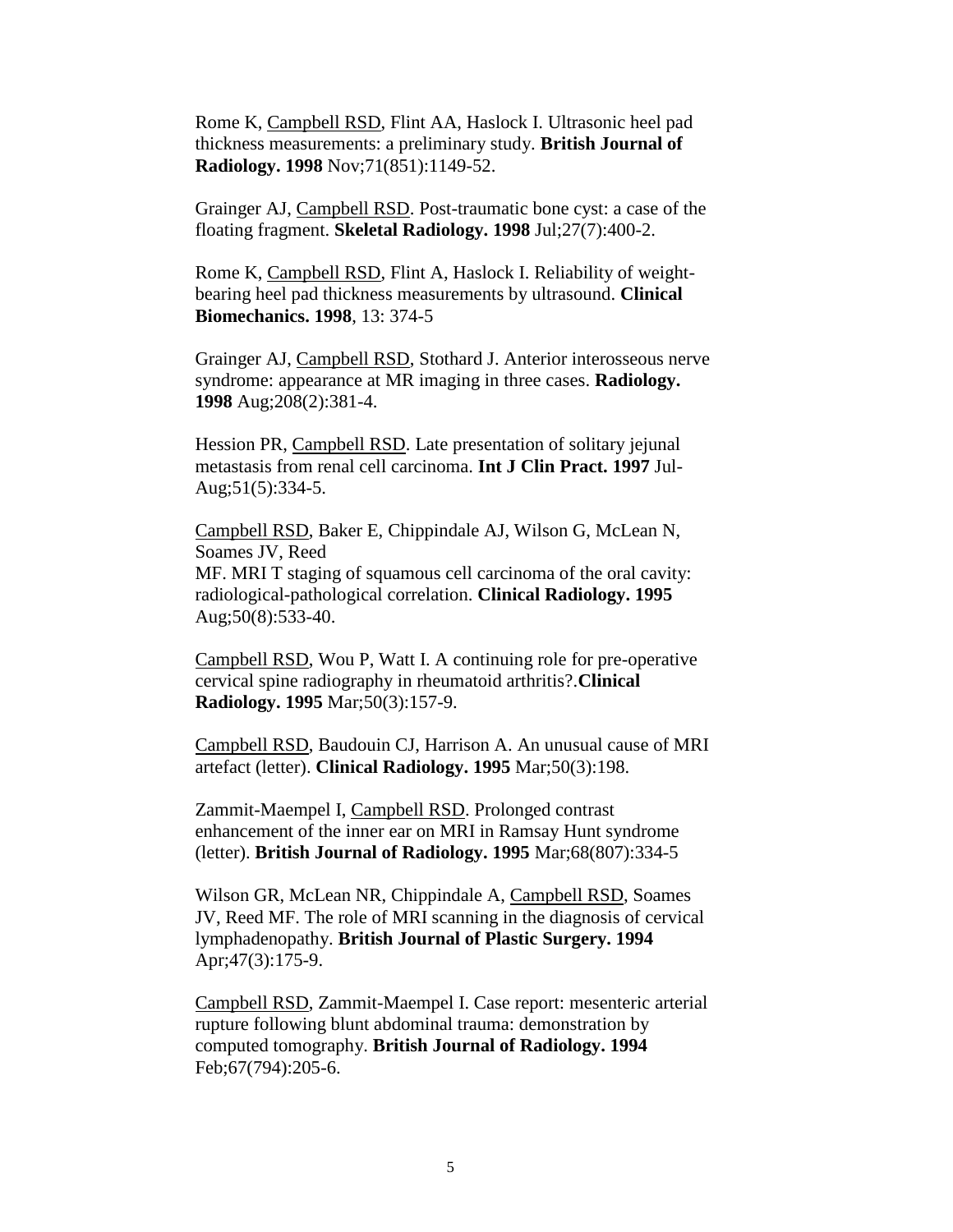Campbell RSD, Ireland M, Bloxham CA, Chippindale AJ. Platyspondylic lethal osteochondrodysplasia: Shiraz type with radiological-pathological correlation. **Pediatric Radiology. 1992**;22(2):90-2.

Gilbert FJ, Campbell RSD, Bayliss AP. The role of ultrasound in the detection of non-radiopaque foreign bodies. **Clinical Radiology. 1990** Feb;41(2):109-12.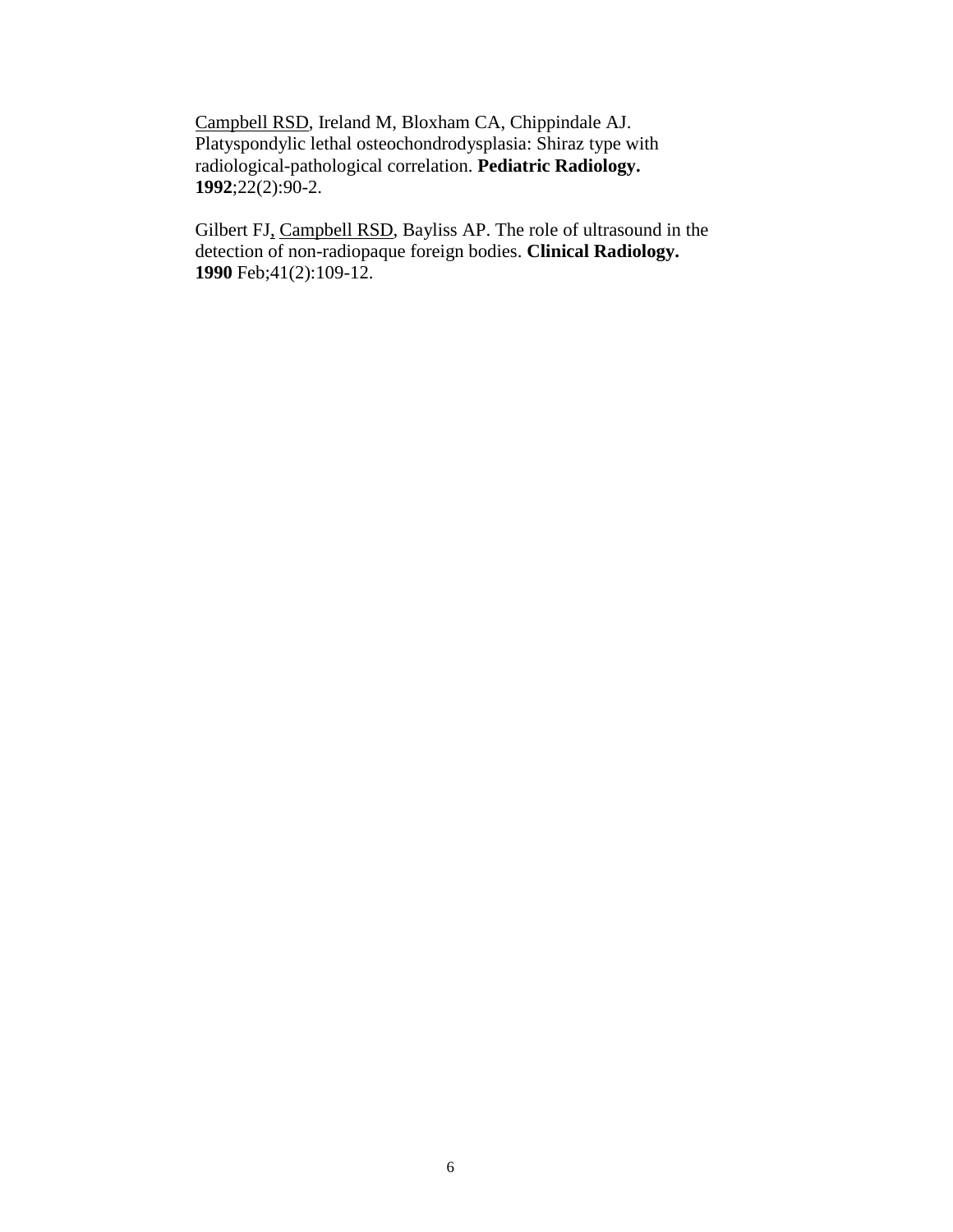#### **INVITED REVIEW ARTICLES:**

Image Guided Elbow Interventions: a literature review of interventional treatment options. Sorani, A & Campbell, R. **BJR**. 2015:88.

Microinstability and Internal Impingement of the Shoulder. Mistry, A & Campbell, Rob SD. **Semin Musculoskelet Radiol.** 2015:19;277-283.

Ultrasound of the Athletc Groin. Campbell, Rob. **Semin Musculoskelet Radiol.** 2013:17;34-32.

Radiological Interventions for soft tissue injuries in sport. Campbell, RSD & Dunn, AJ. **BJR**. 2012:85;1186-1193

External Impingement of the Shoulder. Robert S.D Campbell, Andrew Dunn. **Semin Musculoskelet Radiol**. 2008; 12(2): 107-126

Campbell RSD, Wood J. Ultrasound of Muscle. **Imaging. 2002**; 14:229-40

Campbell RSD & Aniq H. Protocols for Orthopaedic shoulder imaging. **Radiology Update Journal**. In press

#### **OTHER PUBLICATIONS**

#### **Book Editor**

Imaging of Pain. Ed's. Waldman, SD & Campbell, RSD. Saunders Elsevier, Philadelphia 2011.

#### **Chapters**

Miscellaneous midfoot and forefoot disorders pp 217-318. B Boden & R Campbell. In MRI Foot and Ankle. Ed's Kramer & Karantanas. Breitenseher Publisher. 2016.

Internal Derangement of Joints: Upper Limb & Lower Limb Ch 46 pp1060-1088. Robert SD Campbell, Andrew J Dunn, Eugene McNally, Ahmed Daghir. In Grainger & Allison's Textbook of Radiology. Churchill Livingstone, Elsevier.  $6<sup>th</sup>$  ed. 2014.

Disorders of the Groin and Hip: Anterior. Hifz Aniq & Robert Campbell pp 193-206. In Practical Musculoskeletal Ultrasound. Ed Eugene McNally. Churchill Livingstone Elsevier.  $2<sup>nd</sup>$  ed 2014.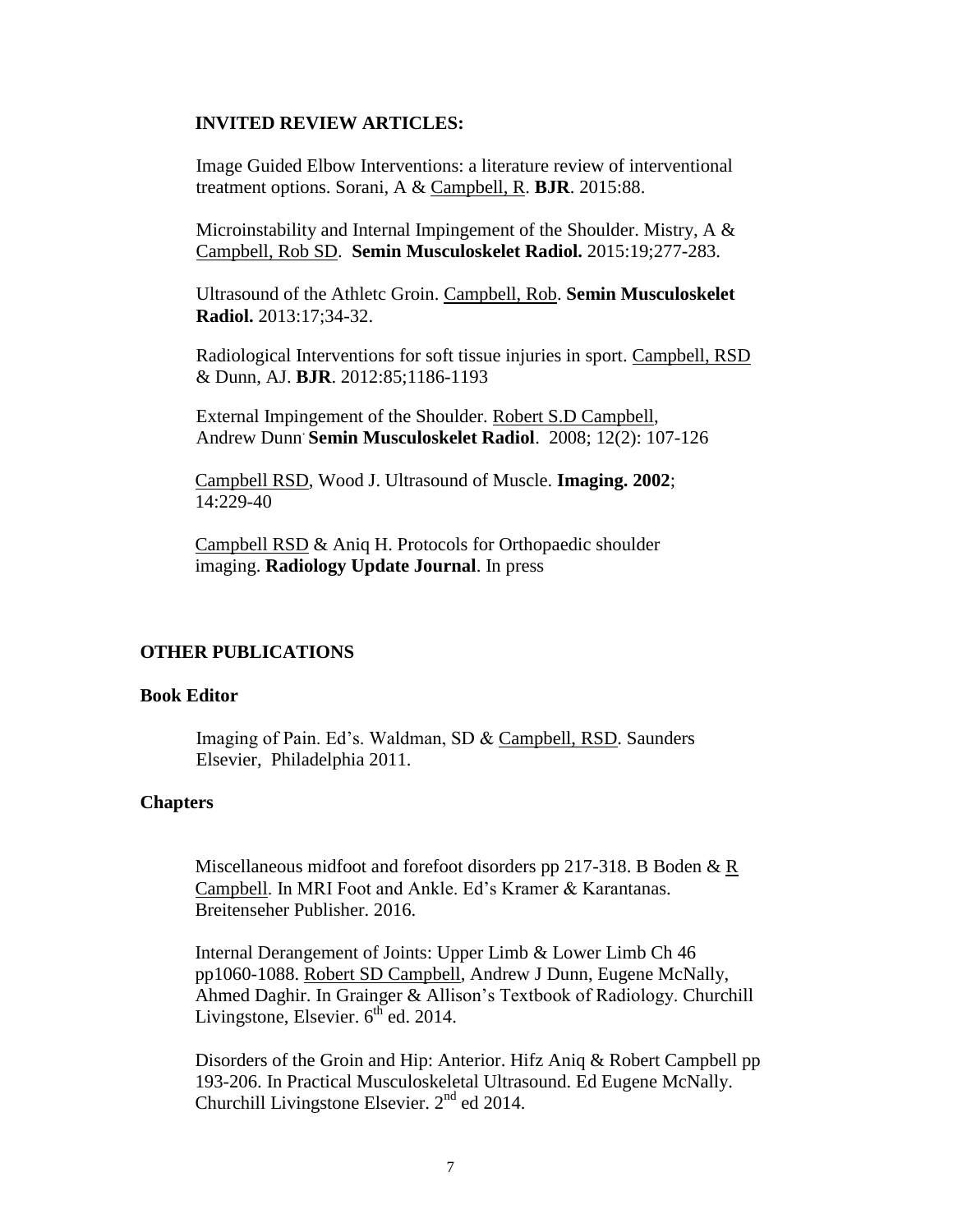Disorders of the Groin and Hip: Lateral and Posterior. Hifz Aniq & Robert Campbell pp 207-215. In Practical Musculoskeletal Ultrasound. Ed Eugene McNally. Churchill Livingstone Elsevier. 2<sup>nd</sup> ed 2014.

Imaging the Post-operative Wrist and Hand. Campbell, RSD & Campbell DA pp 365-386. In Imaging of the Hand & Wrist. Ed's Davies AM, Grainger AJ, James SJ. Springer-Verlag Berlin Heidelberg 2013.

Wrist. Campbell, Robert SD & Harris Jr, JH. Ch 10, pp 377-420. In Harris & Harris Radiology of Emergency Medicine. Ed's. Pope & Harris. Lippincott Williams & Wilkins, Philadelphia, 2013.

Ultrasound of Soft Tissue Masses. Rob Campbell. Vol.2, Ch 58, pp 1109- 1125. in Clinical Ultrasound. Ed's Allan, Baxter & Weston. Churchill Livingstone, 2011.

Radiography. Aniq, H & Campbell R. Ch 8, pp 75-84. In Pain Management. Ed. Waldman. Elsevier, Philadelphia: 2011.

Fluoroscopy. Aniq, H & Campbell R. Ch 9, pp 85-90. In Pain Management. Ed. Waldman. Elsevier, Philadelphia: 2011.

Nuclear Medicine Techniques for Pain Management. Aniq, H, Campbell R & Vinjamuri, S. Ch 10, pp 91-94. In Pain Management. Ed.Waldman. Elsevier, Philadelphia: 2011

Computed Tomography. Aniq, H & Campbell R. Ch 11, pp 95-101. In Pain Management. Ed. Waldman. Elsevier, Philadelphia: 2011.

A Practical Approach to Radiation Protection. Aniq, H & Campbell R. Ch 12, pp 102-105. In Pain Management. Ed. Waldman. Elsevier, Philadelphia: 2011.

Magnetic Resonance Imaging. Aniq, H & Campbell R. Ch 13, pp 106-116. In Pain Management. Ed.Waldman. Elsevier, Philadelphia: 2011.

Sports-Related Disorders of the Spine & Sacrum. Rob Campbell & Andrew Dunn. Ch 10, pp217-240. In Essential Radiology for Sports Medicine. Ed. Robinson. Springer 2010.

How Imaging Modalities work. Campbell, RSD. Ch 1, pp 1-16 In Oxford Specialist Handbooks in Radiology: Musculoskeletal imaging.Ed's. Conaghan, O'Connor & Isenberg. Oxford University Press; 2010.